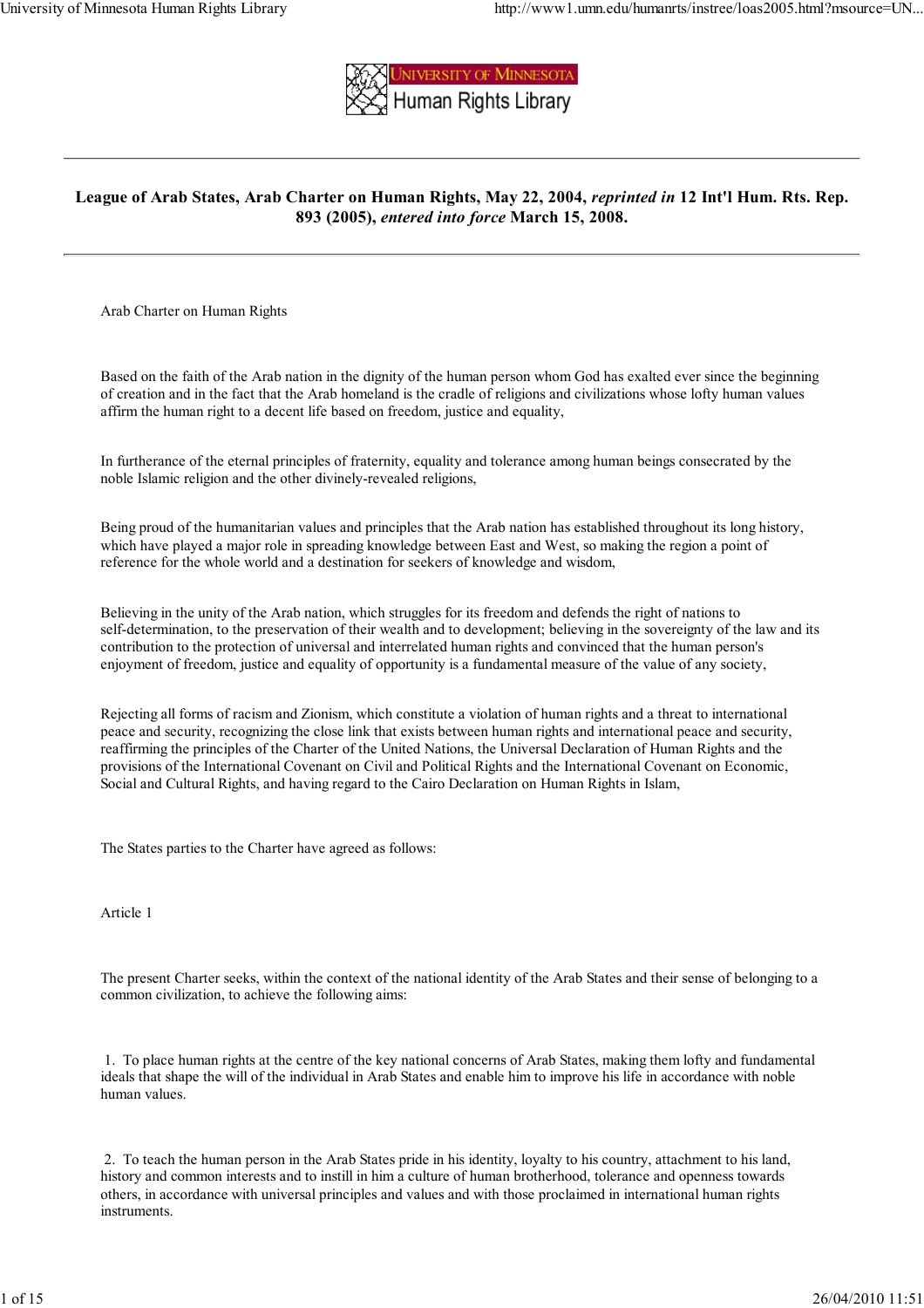3. To prepare the new generations in Arab States for a free and responsible life in a civil society that is characterized by solidarity, founded on a balance between awareness of rights and respect for obligations, and governed by the values of equality, tolerance and moderation.

4. To entrench the principle that all human rights are universal, indivisible, interdependent and interrelated.

Article 2

 1. All peoples have the right of self-determination and to control over their natural wealth and resources, and the right to freely choose their political system and to freely pursue their economic, social and cultural development.

2. All peoples have the right to national sovereignty and territorial integrity.

 3. All forms of racism, Zionism and foreign occupation and domination constitute an impediment to human dignity and a major barrier to the exercise of the fundamental rights of peoples; all such practices must be condemned and efforts must be deployed for their elimination.

4. All peoples have the right to resist foreign occupation.

Article 3

1. Each State party to the present Charter undertakes to ensure to all individuals subject to its jurisdiction the right to enjoy the rights and freedoms set forth herein, without distinction on grounds of race, colour, sex, language, religious belief, opinion, thought, national or social origin, wealth, birth or physical or mental disability.

 2. The States parties to the present Charter shall take the requisite measures to guarantee effective equality in the enjoyment of all the rights and freedoms enshrined in the present Charter in order to ensure protection against all forms of discrimination based on any of the grounds mentioned in the preceding paragraph.

 3. Men and women are equal in respect of human dignity, rights and obligations within the framework of the positive discrimination established in favour of women by the Islamic Shariah, other divine laws and by applicable laws and legal instruments. Accordingly, each State party pledges to take all the requisite measures to guarantee equal opportunities and effective equality between men and women in the enjoyment of all the rights set out in this Charter.

Article 4

 1. In exceptional situations of emergency which threaten the life of the nation and the existence of which is officially proclaimed, the States parties to the present Charter may take measures derogating from their obligations under the present Charter, to the extent strictly required by the exigencies of the situation, provided that such measures are not inconsistent with their other obligations under international law and do not involve discrimination solely on the grounds of race, colour, sex, language, religion or social origin.

 2. In exceptional situations of emergency, no derogation shall be made from the following articles: article 5, article 8, article 9, article 10, article 13, article 14, paragraph 6, article 15, article 18, article 19, article 20, article 22, article 27,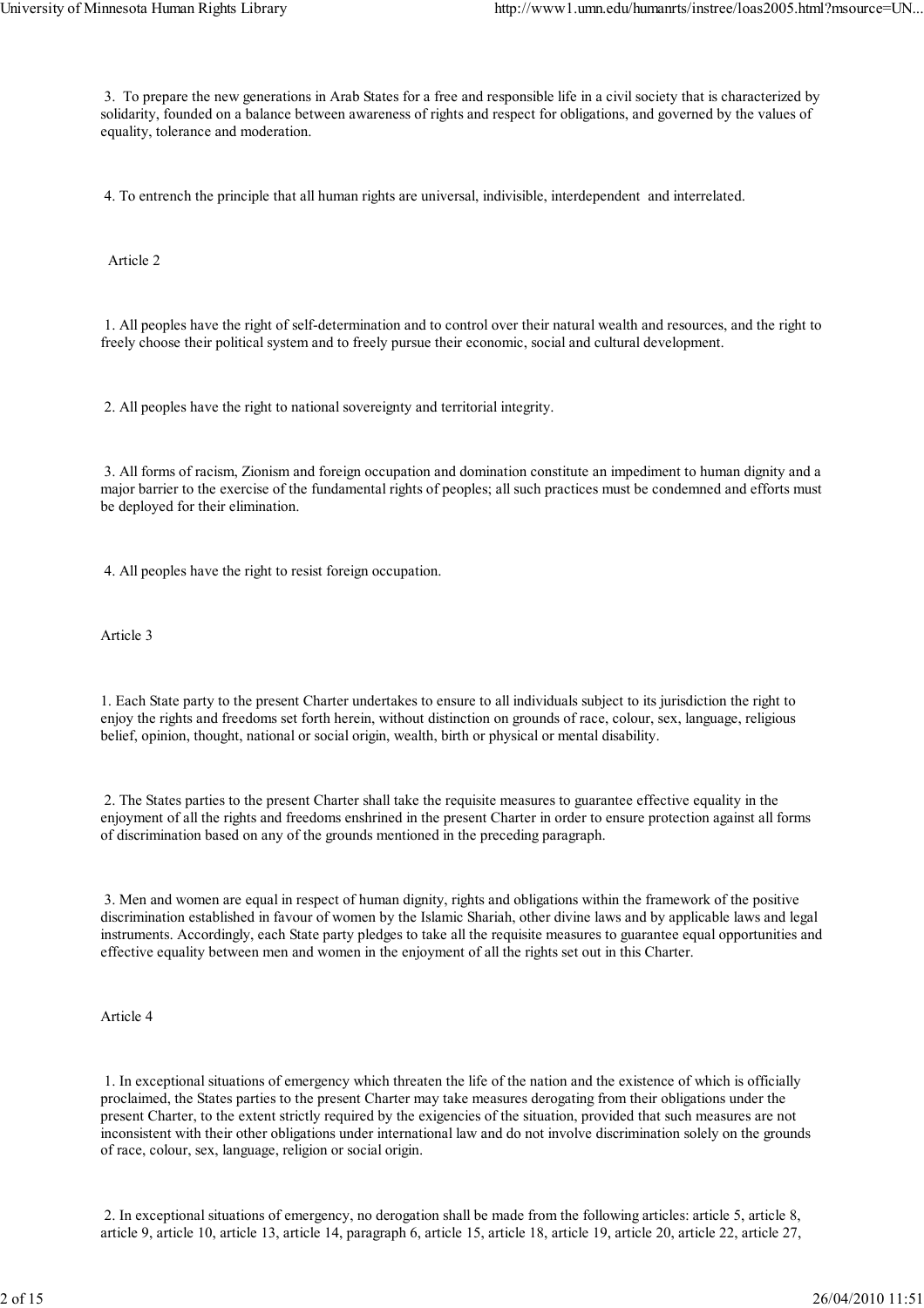article 28, article 29 and article 30. In addition, the judicial guarantees required for the protection of the aforementioned rights may not be suspended.

 3. Any State party to the present Charter availing itself of the right of derogation shall immediately inform the other States parties, through the intermediary of the Secretary-General of the League of Arab States, of the provisions from which it has derogated and of the reasons by which it was actuated. A further communication shall be made, through the same intermediary, on the date on which it terminates such derogation.

Article 5

1. Every human being has the inherent right to life.

2. This right shall be protected by law. No one shall be arbitrarily deprived of his life.

Article 6

Sentence of death may be imposed only for the most serious crimes in accordance with the laws in force at the time of commission of the crime and pursuant to a final judgment rendered by a competent court. Anyone sentenced to death shall have the right to seek pardon or commutation of the sentence.

Article 7

 1. Sentence of death shall not be imposed on persons under 18 years of age, unless otherwise stipulated in the laws in force at the time of the commission of the crime.

 2. The death penalty shall not be inflicted on a pregnant woman prior to her delivery or on a nursing mother within two years from the date of her delivery; in all cases, the best interests of the infant shall be the primary consideration.

Article 8

 1. No one shall be subjected to physical or psychological torture or to cruel, degrading, humiliating or inhuman treatment.

 2. Each State party shall protect every individual subject to its jurisdiction from such practices and shall take effective measures to prevent them. The commission of, or participation in, such acts shall be regarded as crimes that are punishable by law and not subject to any statute of limitations. Each State party shall guarantee in its legal system redress for any victim of torture and the right to rehabilitation and compensation.

Article 9

 No one shall be subjected to medical or scientific experimentation or to the use of his organs without his free consent and full awareness of the consequences and provided that ethical, humanitarian and professional rules are followed and medical procedures are observed to ensure his personal safety pursuant to the relevant domestic laws in force in each State party. Trafficking in human organs is prohibited in all circumstances.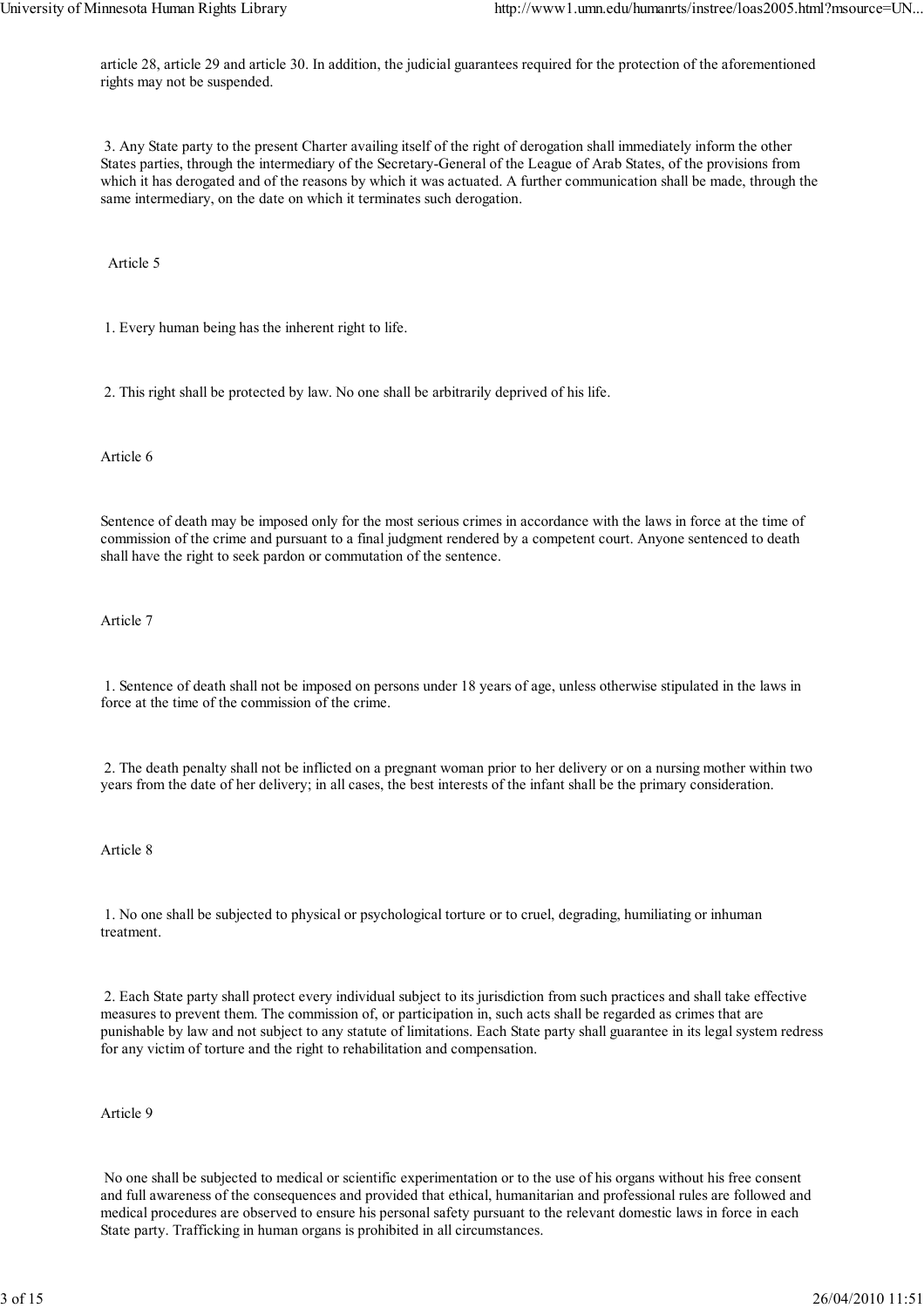1. All forms of slavery and trafficking in human beings are prohibited and are punishable by law. No one shall be held in slavery and servitude under any circumstances.

 2. Forced labor, trafficking in human beings for the purposes of prostitution or sexual exploitation, the exploitation of the prostitution of others or any other form of exploitation or the exploitation of children in armed conflict are prohibited.

Article 11

All persons are equal before the law and have the right to enjoy its protection without discrimination.

Article 12

 All persons are equal before the courts and tribunals. The States parties shall guarantee the independence of the judiciary and protect magistrates against any interference, pressure or threats. They shall also guarantee every person subject to their jurisdiction the right to seek a legal remedy before courts of all levels.

Article 13

 1. Everyone has the right to a fair trial that affords adequate guarantees before a competent, independent and impartial court that has been constituted by law to hear any criminal charge against him or to decide on his rights or his obligations. Each State party shall guarantee to those without the requisite financial resources legal aid to enable them to defend their rights.

 2. Trials shall be public, except in exceptional cases that may be warranted by the interests of justice in a society that respects human freedoms and rights.

Article 14

1. Everyone has the right to liberty and security of person. No one shall be subjected to arbitrary arrest, search or detention without a legal warrant.

 2. No one shall be deprived of-his liberty except on such grounds and in such circumstances as are determined by law and in accordance with such procedure as is established thereby.

 3. Anyone who is arrested shall be informed, at the time of arrest, in a language that he understands, of the reasons for his arrest and shall be promptly informed of any charges against him. He shall be entitled to contact his family members.

 4. Anyone who is deprived of his liberty by arrest or detention shall have the right to request a medical examination and must be informed of that right.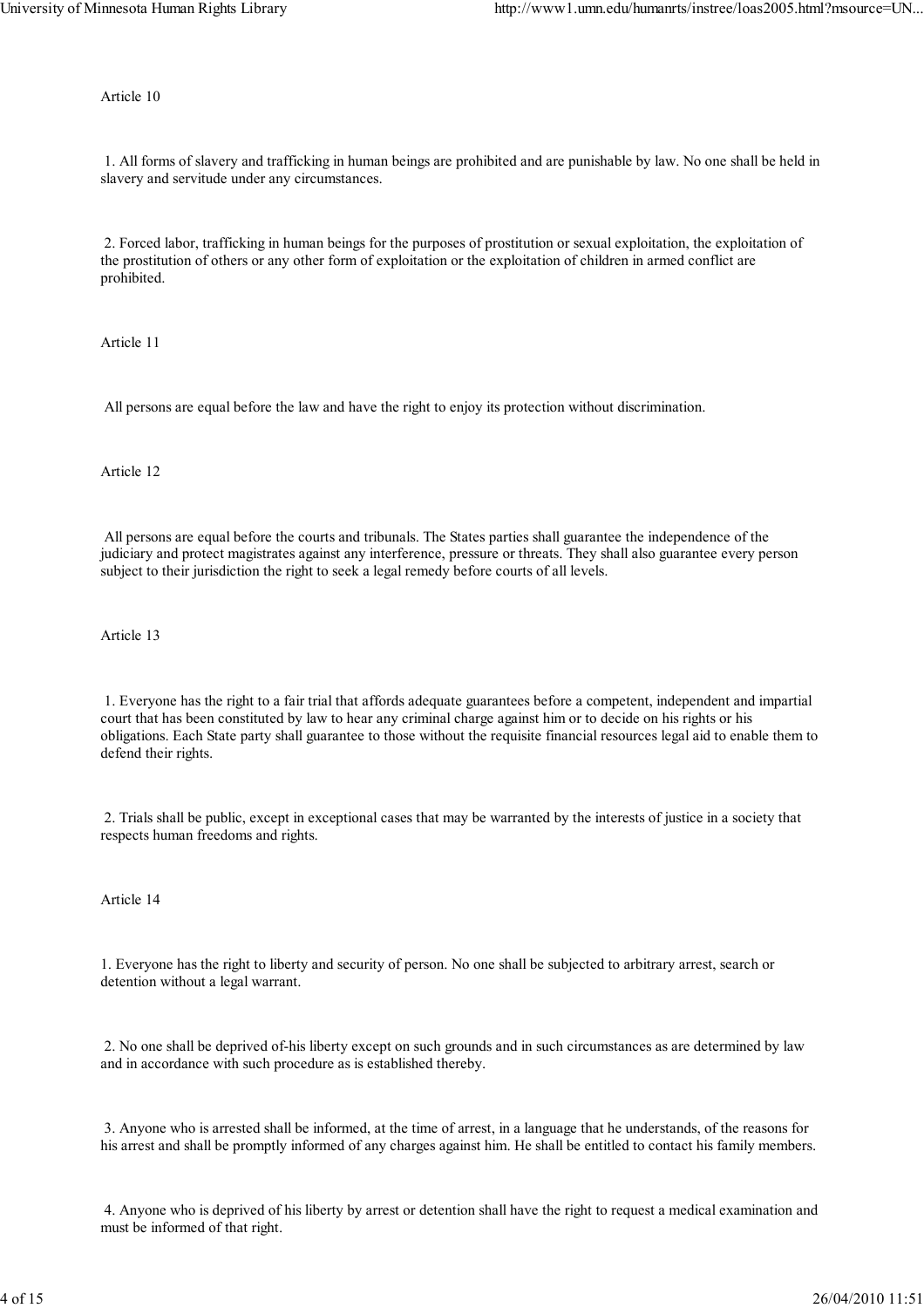5. Anyone arrested or detained on a criminal charge shall be brought promptly before a judge or other officer authorized by law to exercise judicial power and shall be entitled to trial within a reasonable time or to release. His release may be subject to guarantees to appear for trial. Pre-trial detention shall in no case be the general rule.

 6. Anyone who is deprived of his liberty by arrest or detention shall be entitled to petition a competent court in order that it may decide without delay on the lawfulness of his arrest or detention and order his release if the arrest or detention is unlawful.

7. Anyone who has been the victim of arbitrary or unlawful arrest or detention shall be entitled to compensation.

Article 15

No crime and no penalty can be established without a prior provision of the law. In all circumstances, the law most favorable to the defendant shall be applied.

Article 16

 Everyone charged with a criminal offence shall be presumed innocent until proved guilty by a final judgment rendered according to law and, in the course of the investigation and trial, he shall enjoy the following minimum guarantees:

1. The right to be informed promptly, in detail and in a language which he understands, of the charges against him.

 2. The right to have adequate time and facilities for the preparation of his defense and to be allowed to communicate with his family.

 3. The right to be tried in his presence before an ordinary court and to defend himself in person or through a lawyer of his own choosing with whom he can communicate freely and confidentially.

 4. The right to the free assistance of a lawyer who will defend him if he cannot defend himself or if the interests of justice so require, and the right to the free assistance of an interpreter if he cannot understand or does not speak the language used in court.

 5. The right to examine or have his lawyer examine the prosecution witnesses and to on defense according to the conditions applied to the prosecution witnesses.

6. The right not to be compelled to testify against himself or to confess guilt.

7. The right, if convicted of the crime, to file an appeal in accordance with the law before a higher tribunal.

8. The right to respect for his security of person and his privacy in all circumstances.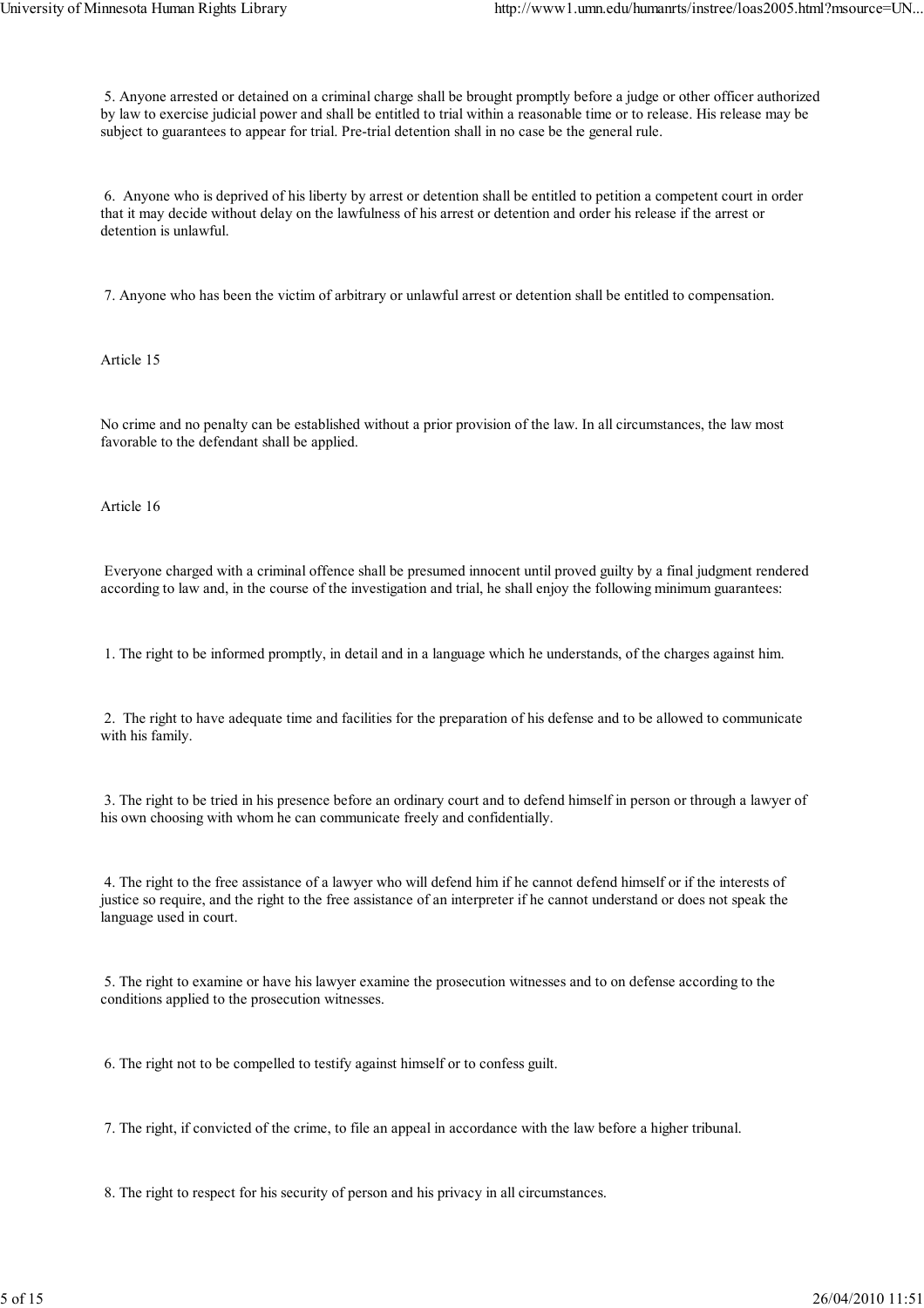Each State party shall ensure in particular to any child at risk or any delinquent charged with an offence the right to a special legal system for minors in all stages of investigation, trial and enforcement of sentence, as well as to special treatment that takes account of his age, protects his dignity, facilitates his rehabilitation and reintegration and enables him to play a constructive role in society.

Article 18

No one who is shown by a court to be unable to pay a debt arising from a contractual obligation shall be imprisoned.

Article 19

 1. No one may be tried twice for the same offence. Anyone against whom such proceedings are brought shall have the right to challenge their legality and to demand his release.

2. Anyone whose innocence is established by a final judgment shall be entitled to compensation for the damage suffered.

Article 20

 1. All persons deprived of their liberty shall be treated with humanity and with respect for the inherent dignity of the human person.

 2. Persons in pre-trial detention shall be separated from convicted persons and shall be treated in a manner consistent with their status as unconvicted persons.

3. The aim of the penitentiary system shall be to reform prisoners and effect their social rehabilitation.

Article 21

 I. No one shall be subjected to arbitrary or unlawful interference with regard to his privacy, family, home or correspondence, nor to unlawful attacks on his honour or his reputation.

2. Everyone has the right to the protection of the law against such interference or attacks.

Article 22

Everyone shall have the right to recognition as a person before the law.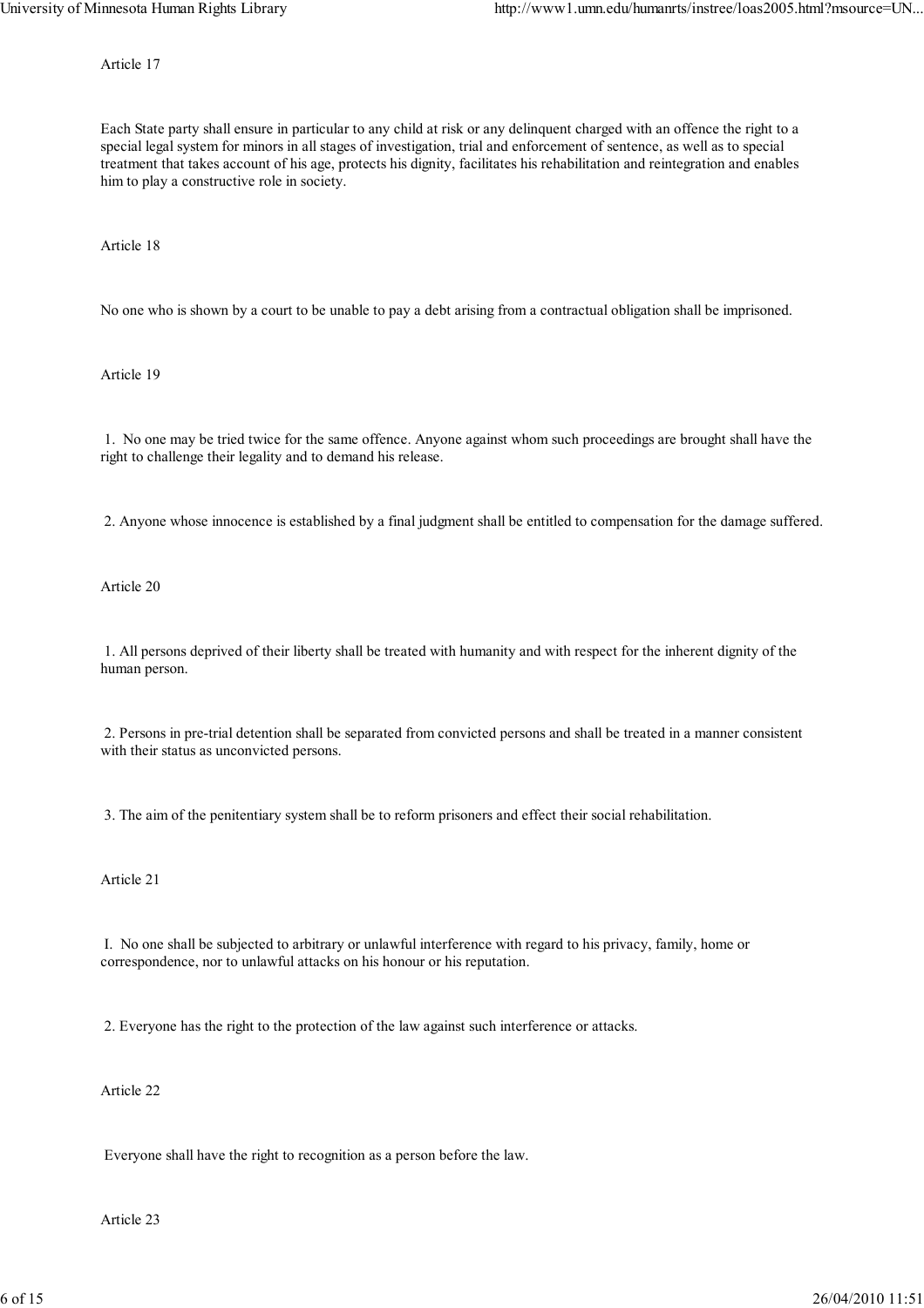Each State party to the present Charter undertakes to ensure that any person whose rights or freedoms as herein recognized are violated shall have an effective remedy, notwithstanding that the violation has been committed by persons acting in an official capacity.

Article 24

Every citizen has the right:

1. To freely pursue a political activity.

2. To take part in the conduct of public affairs, directly or through freely chosen representatives.

 3. To stand for election or choose his representatives in free and impartial elections, in conditions of equality among all citizens that guarantee the free expression of his will.

 4. To the opportunity to gain access, on an equal footing with others, to public office in his country in accordance with the principle of equality of opportunity.

5. To freely form and join associations with others.

6. To freedom of association and peaceful assembly.

 7. No restrictions may be placed on the exercise of these rights other than those which are prescribed by law and which are necessary in a democratic society in the interests of national security or public safety, public health or morals or the protection of the rights and freedoms of others.

Article 25

Persons belonging to minorities shall not be denied the right to enjoy their own culture, to use their own language and to practice their own religion. The exercise of these rights shall be governed by law.

Article 26

 1. Everyone lawfully within the territory of a State party shall, within that territory, have the right to freedom of movement and to freely choose his residence in any part of that territory in conformity with the laws in force.

 2. No State party may expel a person who does not hold its nationality but is lawfully in its territory, other than in pursuance of a decision reached in accordance with law and after that person has been allowed to submit a petition to the competent authority, unless compelling reasons of national security preclude it. Collective expulsion is prohibited under all circumstances.

Article 27

1. No one may be arbitrarily or unlawfully prevented from leaving any country, including his own, nor prohibited from residing, or compelled to reside, in any part of that country.

2. No one may be exiled from his country or prohibited from returning thereto.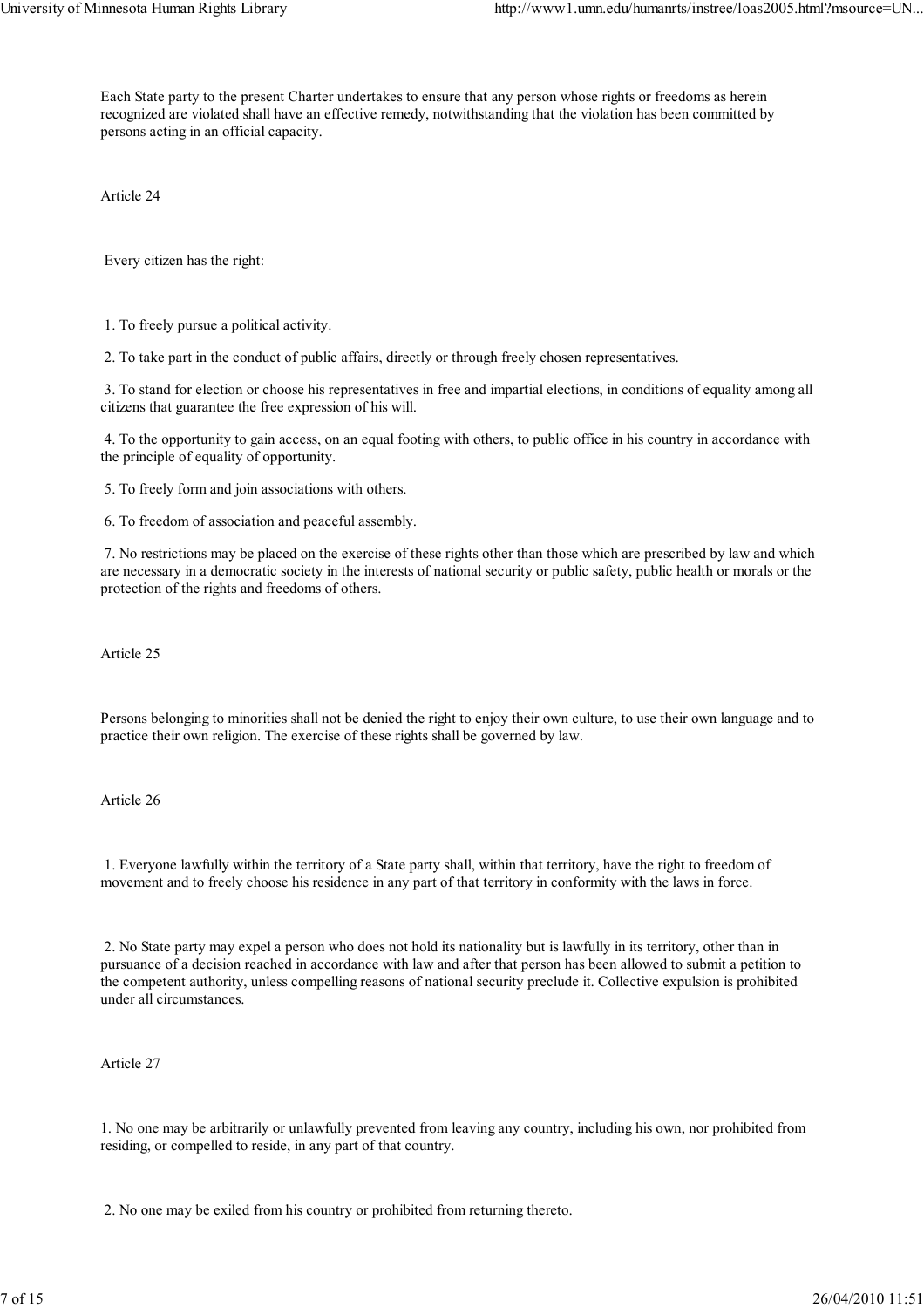Everyone has the right to seek political asylum in another country in order to escape persecution. This right may not be invoked by persons facing prosecution for an offence under ordinary law. Political refugees may not be extradited.

Article 29

1. Everyone has the right to nationality. No one shall be arbitrarily or unlawfully deprived of his nationality.

 2. States parties shall take such measures as they deem appropriate, in accordance with their domestic laws on nationality, to allow a child to acquire the mother's nationality, having due regard, in all cases, to the best interests of the child.

 3. Non one shall be denied the right to acquire another nationality, having due regard for the domestic legal procedures in his country.

Article 30

 1. Everyone has the right to freedom of thought, conscience and religion and no restrictions may be imposed on the exercise of such freedoms except as provided for by law.

 2. The freedom to manifest one's religion or beliefs or to perform religious observances, either alone or in community with others, shall be subject only to such limitations as are prescribed by law and are necessary in a tolerant society that respects human rights and freedoms for the protection of public safety, public order, public health or morals or the fundamental rights and freedoms of others.

3. Parents or guardians have the freedom to provide for the religious and moral education of their children.

Article 31

Everyone has a guaranteed right to own private property, and shall not under any circumstances be arbitrarily or unlawfully divested of all or any part of his property.

Article 32

 1. The present Charter guarantees the right to information and to freedom of opinion and expression, as well as the right to seek, receive and impart information and ideas through any medium, regardless of geographical boundaries.

 2. Such rights and freedoms shall be exercised in conformity with the fundamental values of society and shall be subject only to such limitations as are required to ensure respect for the rights or reputation of others or the protection of national security, public order and public health or morals.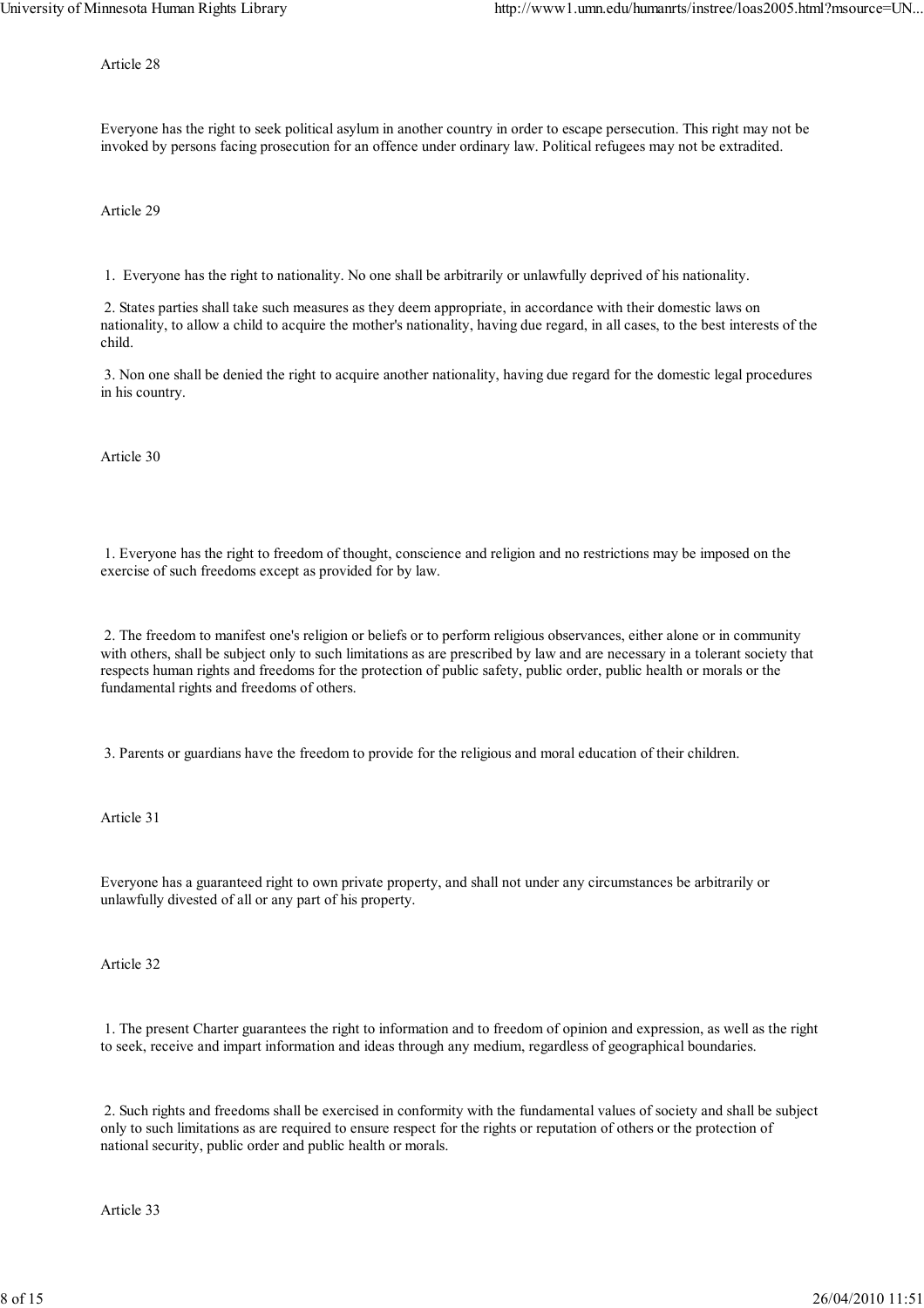1. The family is the natural and fundamental group unit of society; it is based on marriage between a man and a woman. Men and women of marrying age have the right to marry and to found a family according to the rules and conditions of marriage. No marriage can take place without the full and free consent of both parties. The laws in force regulate the rights and duties of the man and woman as to marriage, during marriage and at its dissolution.

 2. The State and society shall ensure the protection of the family, the strengthening of family ties, the protection of its members and the prohibition of all forms of violence or abuse in the relations among its members, and particularly against women and children. They shall also ensure the necessary protection and care for mothers, children, older persons and persons with special needs and shall provide adolescents and young persons with the best opportunities for physical and mental development.

 3. The States parties shall take all necessary legislative, administrative and judicial measures to guarantee the protection, survival, development and well-being of the child in an atmosphere of freedom and dignity and shall ensure, in all cases, that the child's best interests are the basic criterion for all measures taken in his regard, whether the child is at risk of delinquency or is a juvenile offender.

 4. The States parties shall take all the necessary measures to guarantee, particularly to young persons, the right to pursue a sporting activity.

## Article 34

 1. The right to work is a natural right of every citizen. The State shall endeavor to provide, to the extent possible, a job for the largest number of those willing to work, while ensuring production, the freedom to choose one's work and equality of opportunity without discrimination of any kind on grounds of race, colour, sex, religion, language, political opinion, membership in a union, national origin, social origin, disability or any other situation.

 2. Every worker has the right to the enjoyment of just and favourable conditions of work which ensure appropriate remuneration to meet his essential needs and those of his family and regulate working hours, rest and holidays with pay, as well as the rules for the preservation of occupational health and safety and the protection of women, children and disabled persons in the place of work.

 3. The States parties recognize the right of the child to be protected from economic exploitation and from being forced to perform any work that is likely to be hazardous or to interfere with the child's education or to be harmful to the child's health or physical, mental, spiritual, moral or social development. To this end, and having regard to the relevant provisions of other international instruments, States parties shall in particular:

(a) Define a minimum age for admission to employment;

(b) Establish appropriate regulation of working hours and conditions;

 (c) Establish appropriate penalties or other sanctions to ensure the effective endorsement of these provisions.

 4. There shall be no discrimination between men and women in their enjoyment of the right to effectively benefit from training, employment and job protection and the right to receive equal remuneration for equal work.

 5. Each State party shall ensure to workers who migrate to its territory the requisite protection in accordance with the laws in force.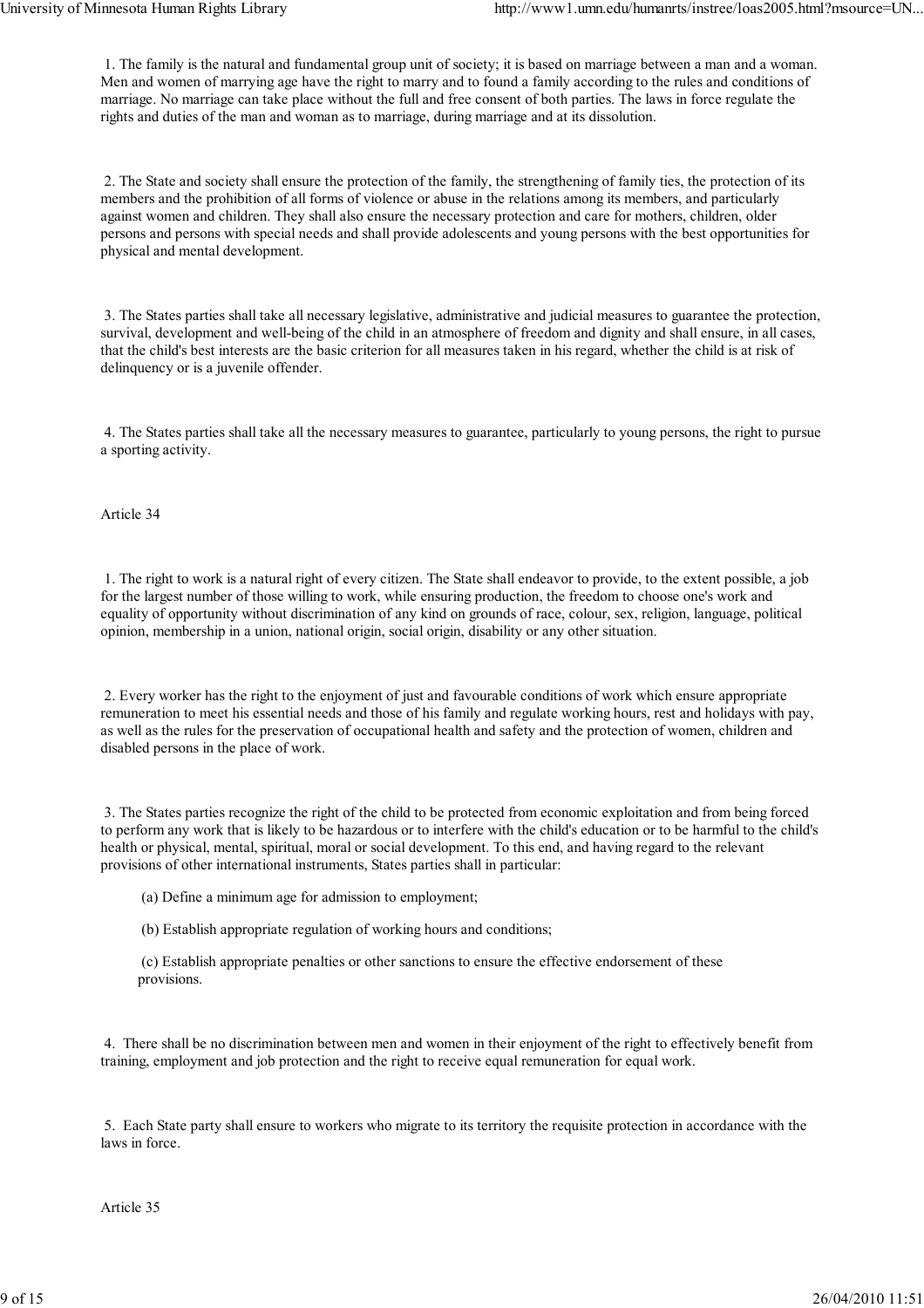1. Every individual has the right to freely form trade unions or to join trade unions and to freely pursue trade union activity for the protection of his interests.

 2. No restrictions shall be placed on the exercise of these rights and freedoms except such as are prescribed by the laws in force and that are necessary for the maintenance of national security, public safety or order or for the protection of public health or morals or the rights and freedoms of others.

3. Every State party to the present Charter guarantees the right to strike within the limits laid down by the laws in force.

Article 36

The States parties shall ensure the right of every citizen to social security, including social insurance.

Article 37

 The right to development is a fundamental human right and all States are required to establish the development policies and to take the measures needed to guarantee this right. They have a duty to give effect to the values of solidarity and cooperation among them and at the international level with a view to eradicating poverty and achieving economic, social, cultural and political development. By virtue of this right, every citizen has the right to participate in the realization of development and to enjoy the benefits and fruits thereof.

Article 38

 Every person has the right to an adequate standard of living for himself and his family, which ensures their well-being and a decent life, including food, clothing, housing, services and the right to a healthy environment. The States parties shall take the necessary measures commensurate with their resources to guarantee these rights.

Article 39

 1. The States parties recognize the right of every member of society to the enjoyment of the highest attainable standard of physical and mental health and the right of the citizen to free basic health-care services and to have access to medical facilities without discrimination of any kind.

2. The measures taken by States parties shall include the following:

(a) Development of basic health-care services and the guaranteeing of free and easy access to the centres that provide these services, regardless of geographical location or economic status.

- (b) efforts to control diseaseby means of prevention and cure in order to reduce the morality rate.
- (c) promotion of health awareness and health education.
- (d) suppression of traditional practices which are harmful to the health of the individual.
- (e) provision of the basic nutrition and safe drinking water for all.
- (f) Combating environmental pollution and providing proper sanitation systems;
- (g) Combating drugs, psychotropic substances, smoking and substances that are damaging to health.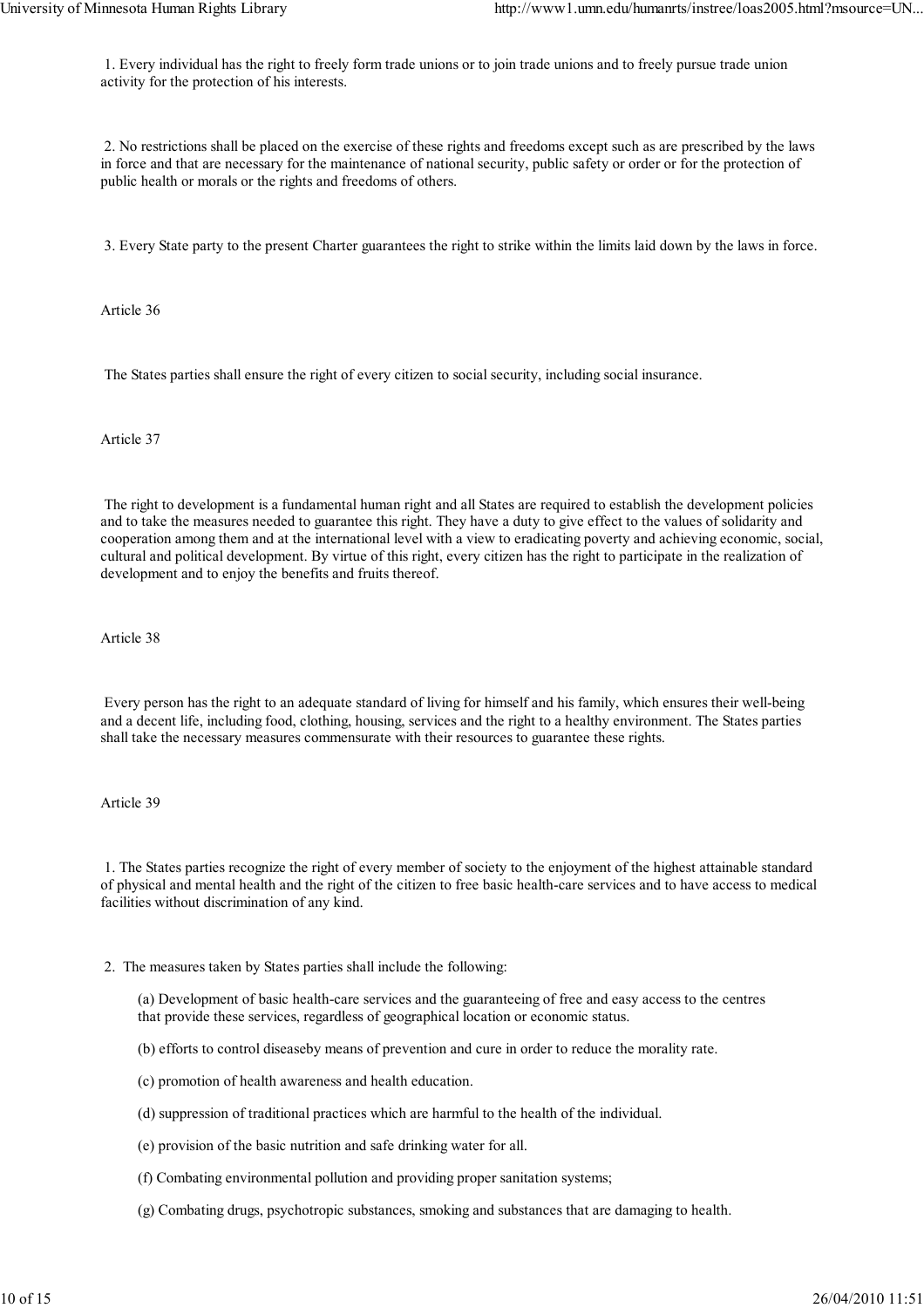1. The States parties undertake to ensure to persons with mental or physical disabilities a decent life that guarantees their dignity, and to enhance their self-reliance and facilitate their active participation in society.

 2. The States parties shall provide social services free of charge for all persons with disabilities, shall provide the material support needed by those persons, their families or the families caring for them, and shall also do whatever is needed to avoid placing those persons in institutions. They shall in all cases take account of the best interests of the disabled person.

 3. The States parties shall take all necessary measures to curtail the incidence of disabilities by all possible means, including preventive health programmes, awareness raising and education.

 4. The States parties shall provide full educational services suited to persons with disabilities, taking into account the importance of integrating these persons in the educational system and the importance of vocational training and apprenticeship and the creation of suitable job opportunities in the public or private sectors.

 5. The States parties shall provide all health services appropriate for persons with disabilities, including the rehabilitation of these persons with a view to integrating them into society.

6. The States parties shall enable persons with disabilities to make use of all public and private services.

Article 41

1. The eradication of illiteracy is a binding obligation upon the State and everyone has the right to education.

 2. The States parties shall guarantee their citizens free education at least throughout the primary and basic levels. All forms and levels of primary education shall be compulsory and accessible to all without discrimination of any kind.

 3. The States parties shall take appropriate measures in all domains to ensure partnership between men and women with a view to achieving national development goals.

 4. The States parties shall guarantee to provide education directed to the full development of the human person and to strengthening respect for human rights and fundamental freedoms.

 5. The States parties shall endeavour to incorporate the principles of human rights and fundamental freedoms into formal and informal education curricula and educational and training programmes.

 6. The States parties shall guarantee the establishment of the mechanisms necessary to provide ongoing education for every citizen and shall develop national plans for adult education.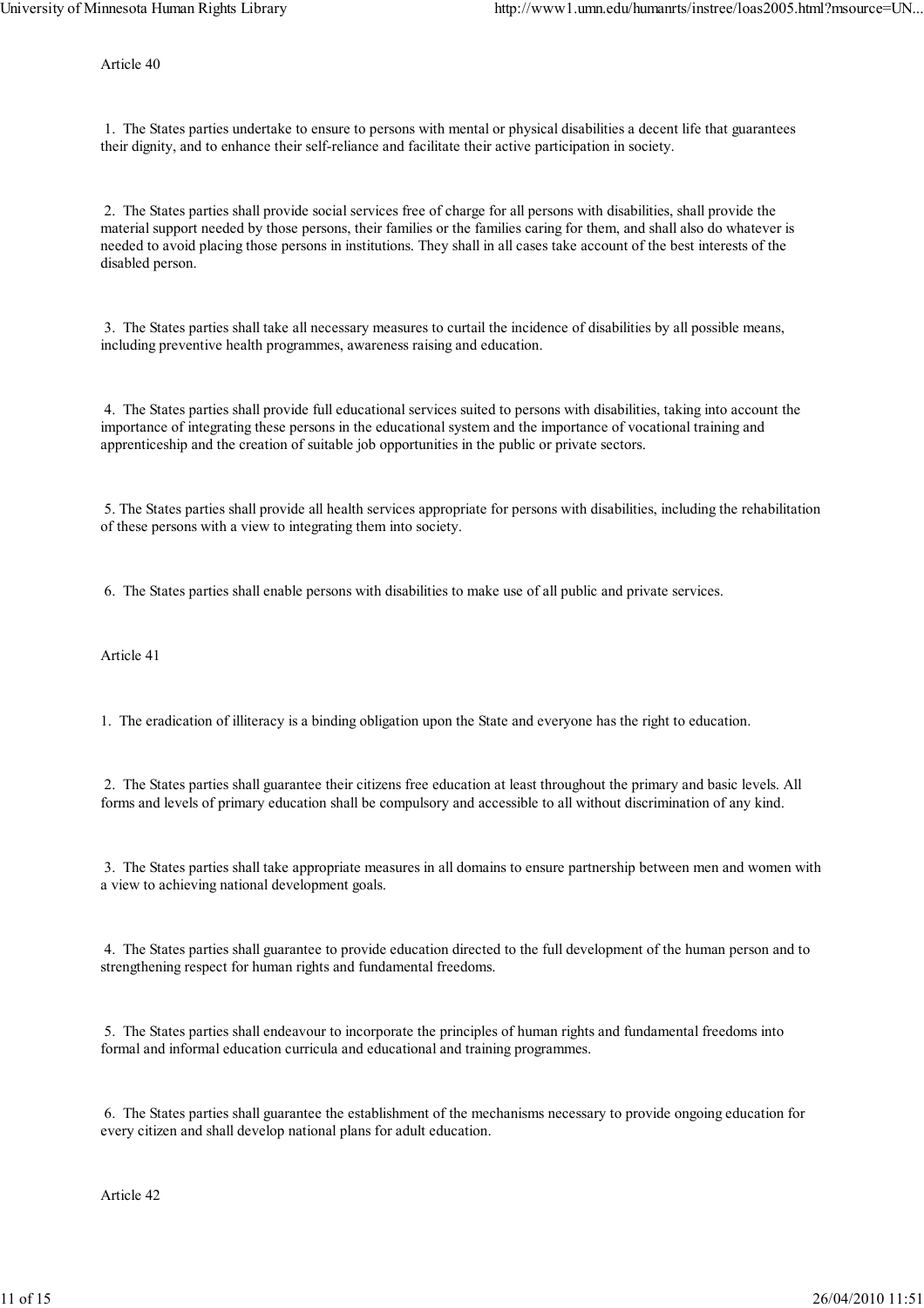1. Every person has the right to take part in cultural life and to enjoy the benefits of scientific progress and its application.

 2. The States parties undertake to respect the freedom of scientific research and creative activity and to ensure the protection of moral and material interests resulting form scientific, literary and artistic production.

 3. The state parties shall work together and enhance cooperation among them at all levels, with the full participation of intellectuals and inventors and their organizations, in order to develop and implement recreational, cultural, artistic and scientific programmes.

Article 43

Nothing in this Charter may be construed or interpreted as impairing the rights and freedoms protected by the domestic laws of the States parties or those set force in the international and regional human rights instruments which the states parties have adopted or ratified, including the rights of women, the rights of the child and the rights of persons belonging to minorities.

Article 44

The states parties undertake to adopt, in conformity with their constitutional procedures and with the provisions of the present Charter, whatever legislative or non-legislative measures that may be necessary to give effect to the rihts set forth herein.

Article 45

1. Pursuant to this Charter, an "Arab Human Rights Committee", hereinafter refered to as "the Committee" shall be established. This Committee shall consist of seven members who shall be elected by secret ballot by the states parties to this Charter.

2. The Committee shall consist of nationals of the states parties to the present Charter, who must be highly experienced and competent in the Committee's field of work. The members of the Committee shall serve in their personal capacity and shall be fully independent and impartial.

3. The Committee shall include among its members not more than one national of a State party; such member may be re-elected only once. Due regard shall be given to the rotation principle.

4. The members of the Committee shall be elected for a four-year term, although the mandate of three of the members elected during the first election shall be for two years and shall be renewed by lot.

5. Six months prior to the date of the election, the Secretary-General of the League of Arab States shall invite the States parties to submit their nominations within the following three months. He shall transmit the list of candidates to the States parties two months prior to the date the election. The candidates who obtain the largest number of votes cast shall be elected to membership of the Committee. If, because two or more candidates have an equal number of votes, the number of candidates with the largest number of votes exceeds the number required, a second ballot will be held between the persons with equal numbers of votes. If the votes are again equal, the member or members shall be selected by lottery. The first election for membership of the Committee shall be held at least six months after the Charter enters into force.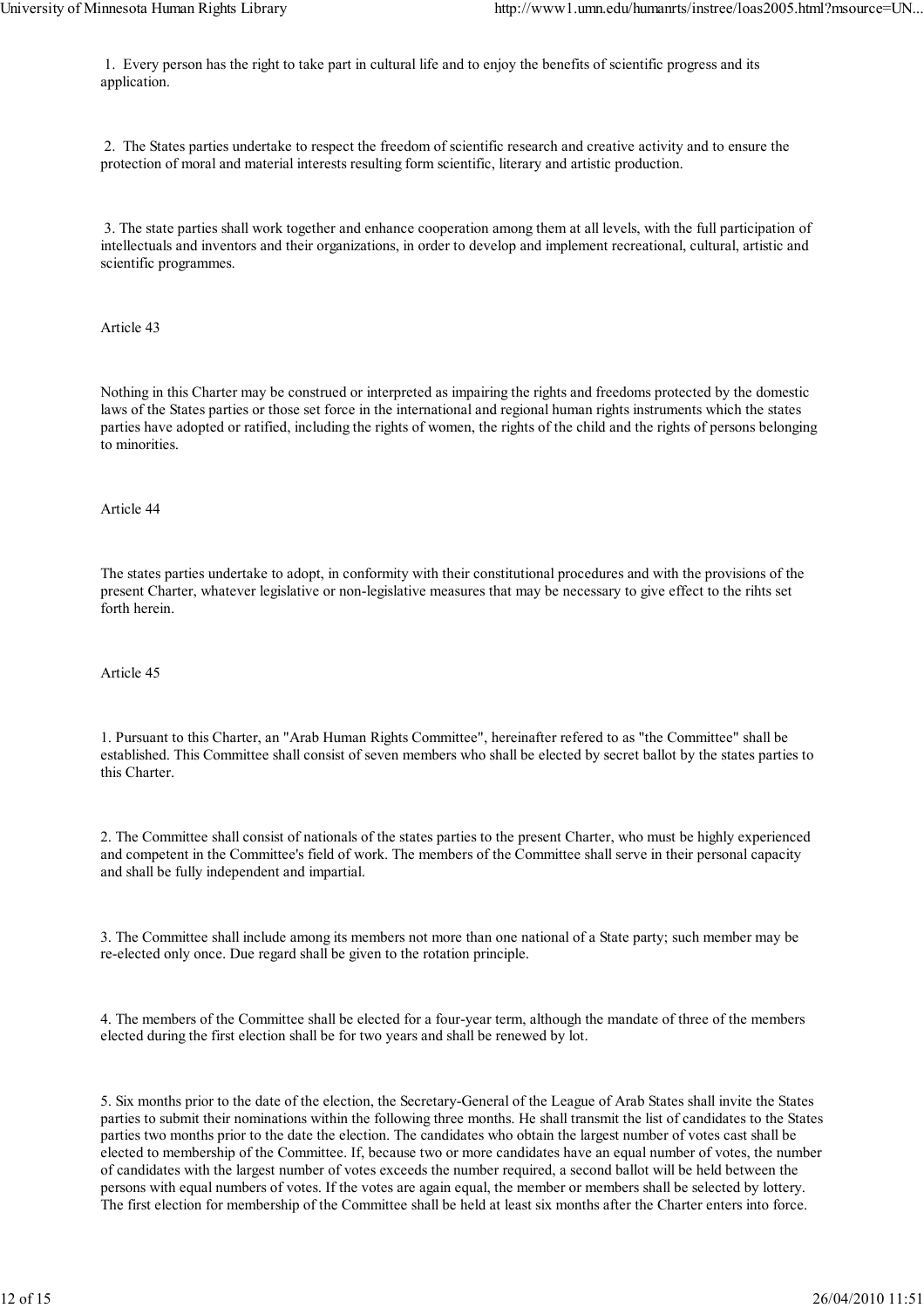6. The Secretary-General shall invite the States parties to a meeting at the headquarters the League of Arab States in order to elect the member of the Committee. The presence of the majority of the States parties shall constitute a quorum. If there is no quorum, the secretary-General shall call another meeting at which at least two thirds of the States parties must be present. If there is still no quorum, the Secretary-General shall call a third meeting, which will be held regardless of the number of States parties present.

 7. The Secretary-General shall convene the first meeting of the Committee, during the course of which the Committee shall elect its Chairman from among its members, for a two-year n which may be renewed only once and for an identical period. The Committee shall establish its own rules of procedure and methods of work and shall determine how often it shall et. The Committee shall hold its meetings at the headquarters of the League of Arab States. ~ay also meet in any other State party to the present Charter at that party's invitation.

Article 46

1. The Secretary-General shall declare a seat vacant after being notified by the Chairman of a member's:

- (a) Death;
- (b) Resignation; or

 (c) If, in the unanimous, opinion of the other members, a member of the Committee has ceased to perform his functions without offering an acceptable justification or for any reason other than a temporary absence.

 2. If a member's seat is declared vacant pursuant to the provisions of paragraph 1 and the term of office of the member to be replaced does not expire within six months from the date on which the vacancy was declared, the Secretary-General of the League of Arab States shall refer the matter to the States parties to the present Charter, which may, within two months, submit nominations, pursuant to article 45, in order to fill the vacant seat.

 3. The Secretary-General of the League of Arab States shall draw up an alphabetical list of all the duly nominated candidates, which he shall transmit to the States parties to the present Charter. The elections to fill the vacant seat shall be held in accordance with the relevant provisions.

 4. Any member of the Committee elected to fill a seat declared vacant in accordance with the provisions of paragraph 1 shall remain a member of the Committee until the expiry of the remainder of the term of the member whose seat was declared vacant pursuant to the provisions of that paragraph.

 5. The Secretary-General of the League of Arab States shall make provision within the budget of the League of Arab States for all the necessary financial and human resources and facilities that the Committee needs to discharge its functions effectively. The Committee's experts shall be afforded the same treatment with respect to remuneration and reimbursement of expenses as experts of the secretariat of the League of Arab States.

Article 47

The States parties undertake to ensure that members of the Committee shall enjoy the immunities necessary for their protection against any form of harassment or moral or material pressure or prosecution on account of the positions they take or statements they make while carrying out their functions as members of the Committee.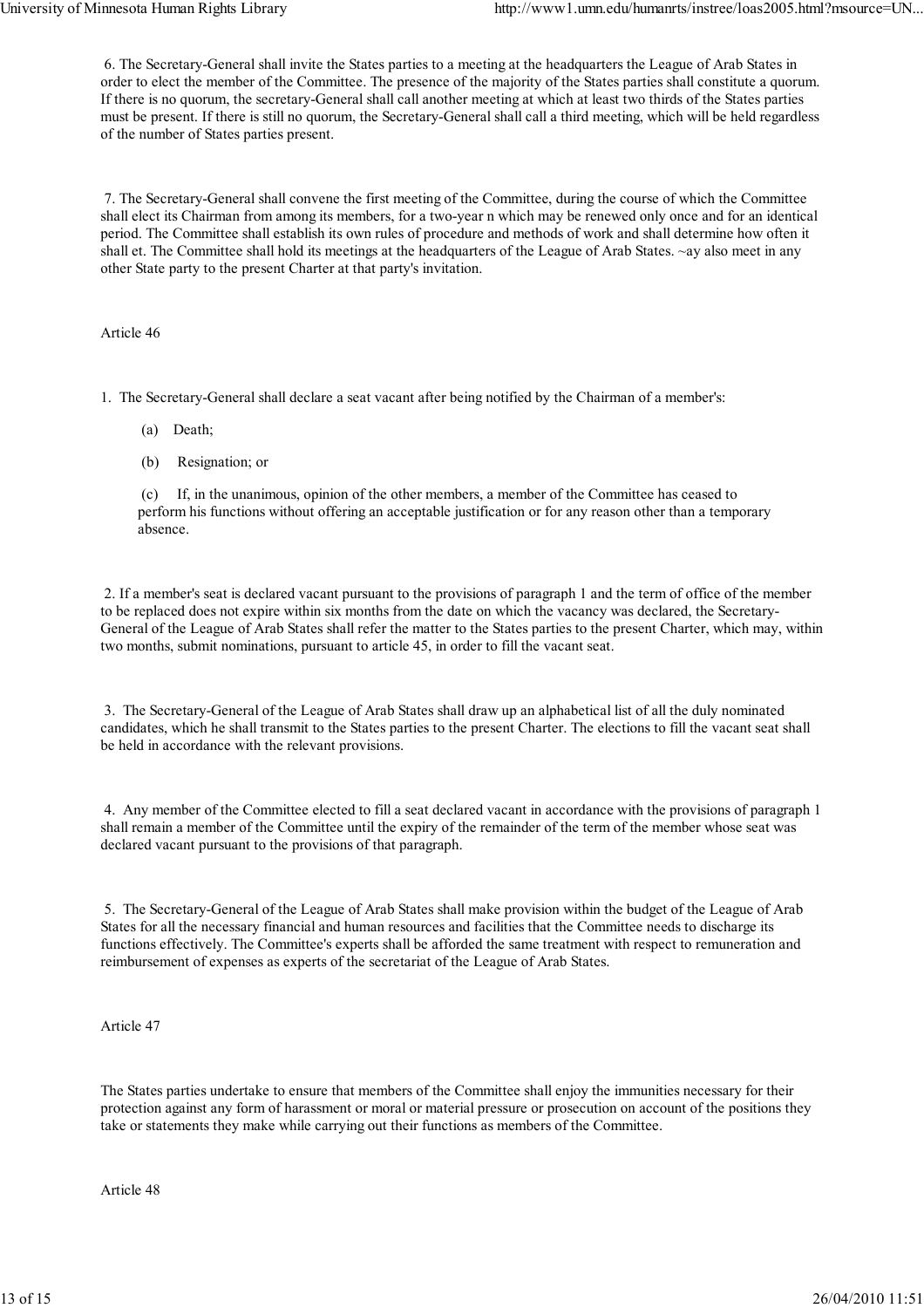1. The States parties undertake to submit reports to the Secretary-General of the League of Arab States on the measures they have taken to give effect to the rights and freedoms recognized in this Charter and on the progress made towards the enjoyment thereof. The Secretary-General shall transmit these reports to the Committee for its consideration.

 2. Each State party shall submit an initial report to the Committee within one year from the date on which the Charter enters into force and a periodic report every three years thereafter. The Committee may request the States parties to supply it with additional information relating to the implementation of the Charter.

 3. The Committee shall consider the reports submitted by the States parties under paragraph 2 of this article in the presence of the representative of the State party whose report is being considered.

 4. The Committee shall discuss the report, comment thereon and make the necessary recommendations in accordance with the aims of the Charter.

 5. The Committee shall submit an annual report containing its comments and recommendations to the Council of the League, through the intermediary of the Secretary-General.

 6. The Committee's reports, concluding observations and recommendations shall be public documents which the Committee shall disseminate widely.

Article 49

 1. The Secretary-General of the League of Arab States shall submit the present Charter, once it has been approved by the Council of the League, to the States members for signature, ratification or accession.

 2. The present Charter shall enter into effect two months from the date on which the seventh instrument of ratification is deposited with the secretariat of the League of Arab States.

 3. After its entry into force, the present Charter shall become effective for each State two months after the State in question has deposited its instrument of ratification or accession with the secretariat.

4. The Secretary-General shall notify the States members of the deposit of each instrument of ratification or accession.

Article 50

Any State party may submit written proposals, though the Secretary-General, for the amendment of the present Charter. After these amendments have been circulated among the States members, the Secretary-General shall invite the States parties to consider the proposed amendments before submitting them to the Council of the League for adoption.

Article 51

 The amendments shall take effect, with regard to the States parties that have approved them, once they have been approved by two thirds of the States parties.